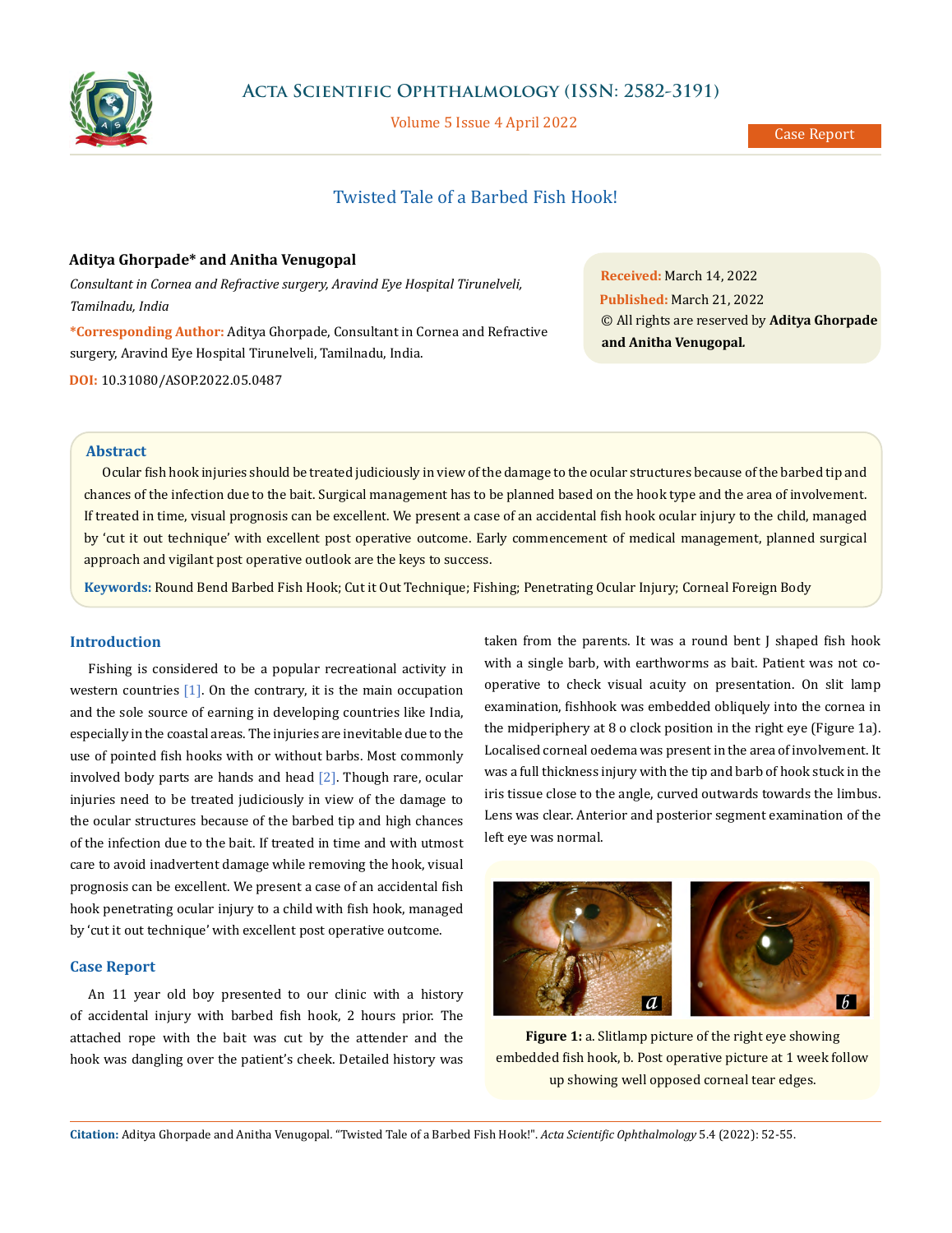After an informed consent from the parents, patient was posted for the fish hook removal with corneal tear repair under general anaesthesia. We tried to go ahead with the commonly employed 'back out method', but it was firmly adherent to the underlying tissues. Iris tissue was getting pulled along with the hook due to the entanglement of the barb and the tip in it. Due to the anticipated risk of iridodialysis and severe bleeding, we abandoned that approach. We tried to enlarge the same primary incision with 15 degree sideport in a curvilinear fashion so as to give way to the barbed tip. Disengagement of the tip from the iris was done with the help of a spatula inserted through the paracentesis. It was removed with an oblique tangential motion to avoid any further engagement on the way. Corneal laceration was sutured with 4 interrupted 10-nylon sutures. Thorough anterior chamber wash was given and intracameral moxifloxacin 0.5 % and voriconazole 1 % was injected at the end of the procedure. Lens was found to be clear intra operatively.

At one week follow up, tear edges were well opposed and the localised corneal oedema was reduced (Figure 1b). Lens was clear. Post operative fundus examination by indirect ophthalmoscopy was within normal limits. Best corrected vision was 20/20 in the involved eye. Topical moxifloxacin and voriconazole were continued for two more weeks, 6 and 4 times for one week each.

#### **Discussion**

Fishing is the prime occupation in southern coastal areas of India. Hook and line fishing is very common, economically viable and low energy fishing method employed by most [3]. Insufficient protective gear and inadequate parental supervision is the reason behind the mishaps. Though rare, fish hook injuries cause devastating ocular damage in the long run. Hence, management has to be timely and sagaciously planned. As noted by Aiello., *et al*. due to the protective nature of the orbit and the surrounding structures and the anterior segment is more affected than the posterior. Simultaneous injury to the eyelid and the cornea is also rare, justifying the protection offered by the lids [1]. Here, we describe the management in case of penetrating hook injury to the cornea and iris tissue.

Basic hook structure needs to be understood to plan fish hook removal. It starts with an eyelet, continuing into a shank which curves and ends into a tip and a barb, pointed in different directions. Standard parts of the fish hook  $\lceil 3 \rceil$  as depicted in figure 2 a are-



**Figure 2:** a. Basic parts of a fish hook, b. Round bend fish hook with a needle point and a single barb, after removal from the eye.

- Point: The sharp bit that pierces the fish's mouth.
- **Barb:** A backwards-facing spike that stops the hook from coming loose.
- Throat: The section of the hook running down from the point.
- **Bend:** Where the hook curves back on itself.
- **Shank:** The same as the throat, but on the blunt end.
- **Eye:** The ring that attaches the hook to a lure or a line.
- Gap/Gape: The distance between the throat and the shank.

A wide range of fish hooks are available (Figure 3), eg- Round bend (conventional J shaped), circle hooks, octopus hooks, Aberdeen hooks etc. All of which have a different angle of the tip and barb, different number of barbs and distinct length of gape. Hence, it is mandatory to confirm with the patient regarding which particular hook was used. Round bend hooks are the most widely used hooks, for both sea water and fresh water fishing in southern Indian coastal areas [3]. Hooks can also be classified on the basis of structure of tip and the barb, viz. Barbless, needle, microbarb, knife edge etc (Figure 4). It is crucial to confirm with the attender that whether the fish hook was with a single barbed, multiple barbed or treble. Considering the circumstances, it is always advisable to ask the accompanying the attender for a similar hook for inspection, if available. Our patient's fish hook was round bend with a needle point and a single barb (Figure 2b). Needle points are designed to pierce easily with a small entry point, thus causing minimal

**Citation:** Aditya Ghorpade and Anitha Venugopal*.* "Twisted Tale of a Barbed Fish Hook!". *Acta Scientific Ophthalmology* 5.4 (2022): 52-55.

53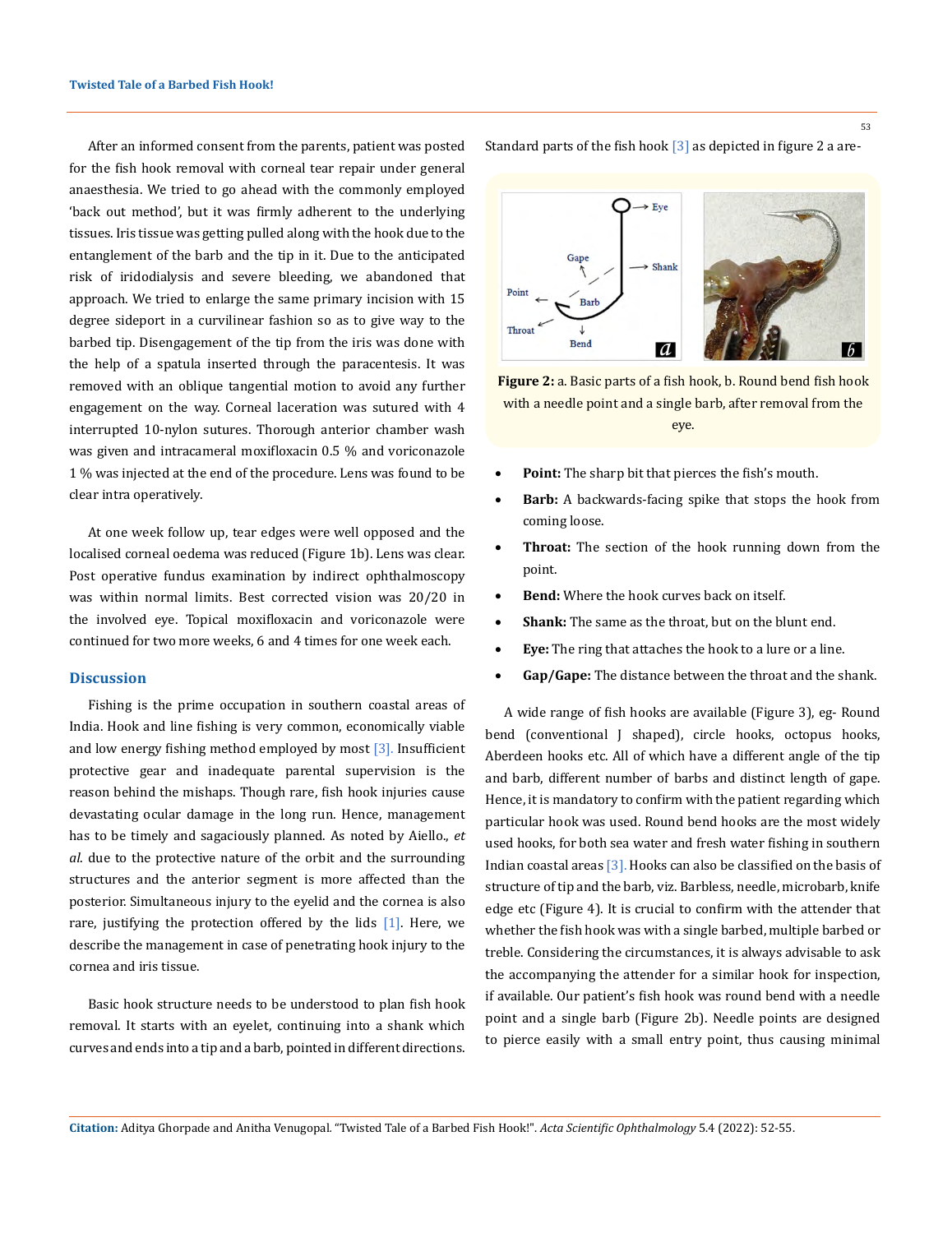damage to the underlying tissues. On account of the straight nature of the needle point with non-curved barb, retrieval was relatively easy as compared to other points like knife edge or hollow point. The challenges in the surgery were to remove the hook through the small opening created by the needle point and also to maintain the correct movement while removing the throat and the bend.





**Figure 3:** a: Types of fish hooks, b: Schematic representation of fish hook classification.



Five techniques have been documented so far for the fish hook removal [4,5]

- Snatch technique- This method is employed for non-ocular tissues. Downward pressure is applied on the shank to remove the hook.
- Back out technique- This technique is useful for barbless hooks, where the hook is removed through the same entrance wound.
- Needle cover technique- It was for hook penetration in the retina. This procedure involves passing a large bore needle through the entry wound to engage in the barb, and then they are withdrawn together.
- Advance and cut technique- This technique was described to remove fish hooks with barb. Secondary incision is placed to deliver the hook with the barb end. Sterile wire cutters are used to cut the hook between the barb and the bend. Then, the hook is removed through the primary wound similar to back out method. This method provides an advantage in the form of controlled secondary incision with atraumatic removal.
- Cut it out technique- This method is particularly useful in a way that, barbed hook is removed through the primary incision by extending it. Diagrammatic representation of the same with successful hook removal was given by Bhalerao., *et al.* [6] where the visual axis was involved with iris tissue stuck in the barb.

Ahmad., *et al.* [7] also described a case where they removed a fish hook with 'cut it out technique'. Involvement of the visual axis and resultant traumatic cataract worsened the visual prognosis in their case in the immediate post operative period. We followed a similar technique of extending the primary incision in a curvilinear fashion. Risk factor in our case was involvement of iris close to the angle. Iris was separated from the tip with the help of spatula inserted from the paracentesis. Gentle tangential motion is needed while removing the barbed hook initially from the iris, so as to avoid the risk of iridodialysis and subsequent bleeding. Even though multiple techniques are at hand in the literature, the movement during the removal has to be individualised as per the case. We disengaged the barbed tip with a vertical motion and removed from the extended corneal incision by oblique tangential motion. Poor visibility in the involved area due to the localised corneal oedema poses a challenge for the removal. It is imperative to check whether the hook has been removed in toto by careful inspection

**Citation:** Aditya Ghorpade and Anitha Venugopal*.* "Twisted Tale of a Barbed Fish Hook!". *Acta Scientific Ophthalmology* 5.4 (2022): 52-55.

54